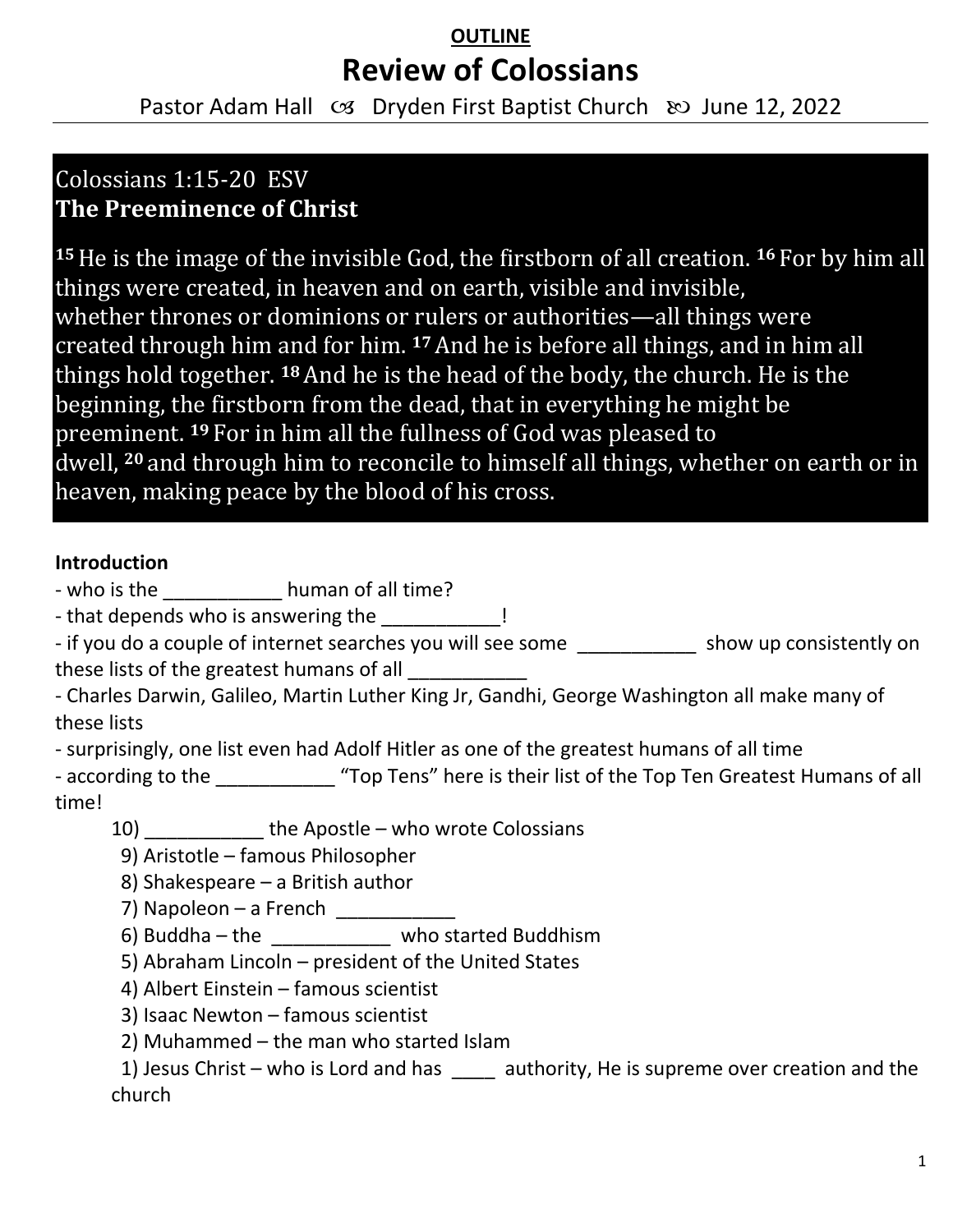| - even the internet declares that _____________ is Supreme!                                               |  |
|-----------------------------------------------------------------------------------------------------------|--|
| - but you do not need the "Top Tens" website to know that Jesus is ____________                           |  |
| - all you would have to do is _________________ up the book of Colossians                                 |  |
| - in this sermon we are going to do a quick ____________ of this book and ___________ the                 |  |
| truths found in Colossians just one more time!                                                            |  |
|                                                                                                           |  |
| 1) Who Wrote Colossians                                                                                   |  |
| - in Colossians 1:1 we see that there are ______ authors                                                  |  |
| <b>Colossians 1:1 Paul, an apostle of Christ Jesus by the will of God, and Timothy our brother</b>        |  |
|                                                                                                           |  |
| a) Paul                                                                                                   |  |
| - prior to his conversion, ____________ was a very religious and strict __________ who followed           |  |
| the teachings of the Pharisees                                                                            |  |
| - and Paul was a serious _________________ of Jesus Christ and the church                                 |  |
| - but the ____________ met Paul on the road to Damascus while Paul was on his way to                      |  |
| _______________ more Christians                                                                           |  |
| - the Lord intervened and (in Acts 9) his life is ______________ forever                                  |  |
| - the Lord _____________ the direction of Paul's life from a person who persecuted Christians to a        |  |
| person who _____________the gospel                                                                        |  |
| - hear what the Lord says about Paul                                                                      |  |
| Acts 9:15 But the Lord said to him, "Go, for he is a ____________ instrument of mine to carry my          |  |
| name before the ___________ and kings and the children of Israel.                                         |  |
|                                                                                                           |  |
| - Colossians 1:1 says that Paul is "an _____________ by the will of God"                                  |  |
| for the Lord Jesus Christ to all kinds of people                                                          |  |
|                                                                                                           |  |
| - Paul wrote the book of ____________ while he was in prison in Rome                                      |  |
| - Paul did not first preach the gospel to this church, that was Epaphras                                  |  |
| - Paul did preach to the city of Ephesus which is very close to Colossae in the book of                   |  |
|                                                                                                           |  |
| b) Timothy                                                                                                |  |
| - he was a half ______________ and Half Jewish Christian who learned about the Lord Jesus from his        |  |
| _______________ and grandmother                                                                           |  |
| <b>2 Timothy 1:5</b> I am reminded of your sincere faith, a faith that dwelt first in your _______ mother |  |
| Lois and your mother Eunice and now, I am sure, __________ in you as well.                                |  |
| - Timothy served in gospel _____________ alongside of Paul; accompanying Paul on his 2 <sup>nd</sup>      |  |
| missionary journey                                                                                        |  |
| - we also know that Paul continued to _____________ and encourage Timothy from the contents of            |  |
| the two ______________ written to him called 1 Timothy and 2 Timothy                                      |  |
|                                                                                                           |  |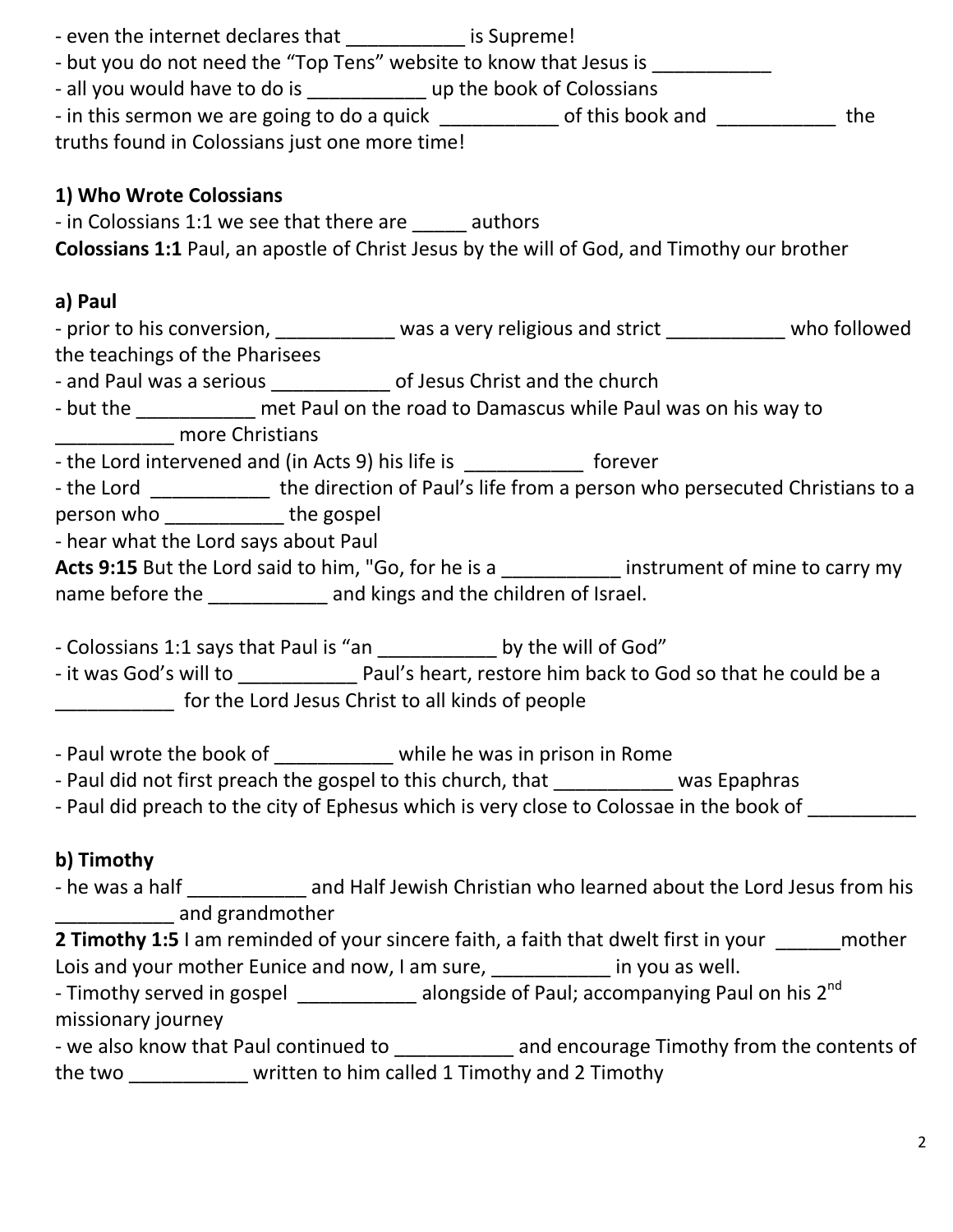# **2) Who Received Colossians a) Colossae**

**Colossians 1:2** To the **and faithful brothers in Christ at Colossae:** 

- the city of Colossae had two important \_\_\_\_\_\_\_\_\_\_\_\_\_ routes passed through it
- one road led to the important port city of Ephesus and the other road went North to the city of \_\_\_\_\_\_\_\_\_\_\_ in what is modern day Turkey
- goods coming from the East would have to **through Colossae to get to the Ephesus**



- it is thought that Colossae was a city that had many different \_\_\_\_\_\_\_\_\_\_\_\_\_, religions and ideologies

- unfortunately Colossae suffered a massive \_\_\_\_\_\_\_\_\_quake and this devastated the city and it was never rebuilt

### **b) the church**

- how Paul describes the \_\_\_\_\_\_\_\_\_\_\_ at Colossae is very important

i) they are  $\frac{1}{\sqrt{2}}$  – this means that they have been made  $\frac{1}{\sqrt{2}}$  by the work of Jesus Christ

ii) they are **Late 20** brothers – this means that by God's grace they have been brought into the \_\_\_\_\_\_\_\_\_ of God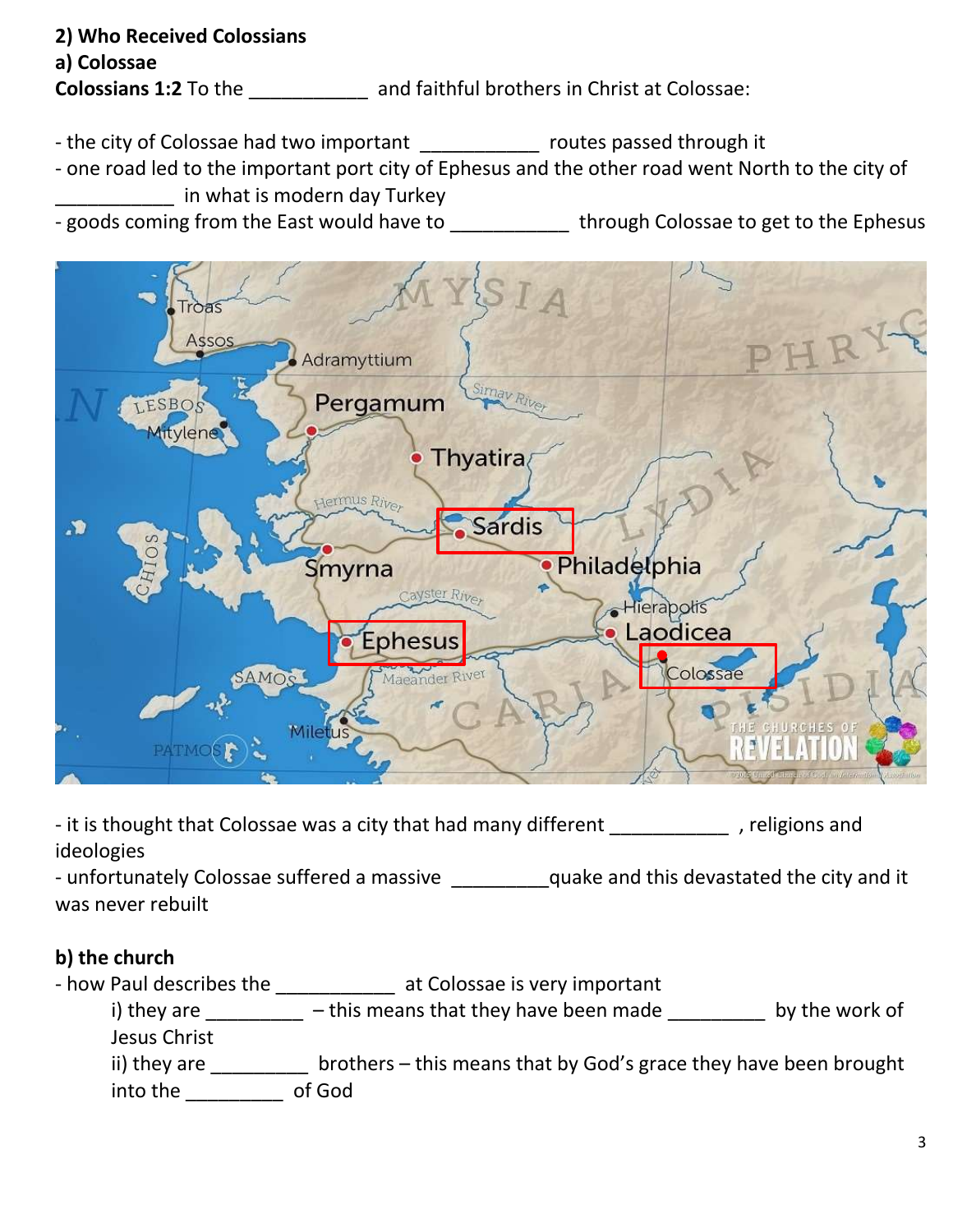| - they are faithful which means that they are ___________ believers and live for the Lord<br>Jesus Christ |
|-----------------------------------------------------------------------------------------------------------|
| iii) they are Christ at Colossae                                                                          |
| - Paul is reminding these Christians that although they ________ in the city of Colossae,                 |
| that is not their ultimate ____________ or identity                                                       |
| - because of the grace and work of Jesus Christ they __________ to Jesus Christ                           |
| - they ______________ in Jesus Christ, they are Christ's!                                                 |
| - finally, Colossae is not their true home but they have a hope of their home                             |
| stored up for them in _________                                                                           |
| 3) Reasons Why Paul Wrote Colossians                                                                      |
| a) Teachers                                                                                               |
| - Paul deals with the false ____________ in Colossians 2:8 and 2:16-23                                    |
| - the false teachers were trying to lead this congregation __________ from the greatness of Jesus         |
| Christ and to buy into a ideology that focused upon Judaism and legalistic                                |
| - these teachers were instructing the Colossians to find in following                                     |

certain Jewish food and religious laws

### **b) \_\_\_\_\_\_\_\_\_ the Supremacy of Jesus**

| - Paul writes this book to | the Colossians of the greatness of Jesus                                          |    |
|----------------------------|-----------------------------------------------------------------------------------|----|
|                            | - all of Paul's letters teach the greatness of Jesus Christ but in Colossians the | of |
| Jesus is a huge emphasis   |                                                                                   |    |

### **c) \_\_\_\_\_\_\_\_\_\_\_\_\_\_\_ the Colossian Church**

- this church was facing false teachers from \_\_\_\_\_\_\_\_\_ and a sinful evil \_\_\_\_\_\_\_\_\_ on the outside

- because of this, the church at Colossae needed encouragement and \_\_\_\_\_\_\_\_\_\_\_\_\_\_ from Paul

- Paul does not want this church failing into the \_\_\_\_\_\_\_\_\_\_ that was being preached by the false teachers

- Paul certainly does not want this church falling into \_\_\_\_\_\_\_\_\_ because of the influence of the sinful culture around Colossae

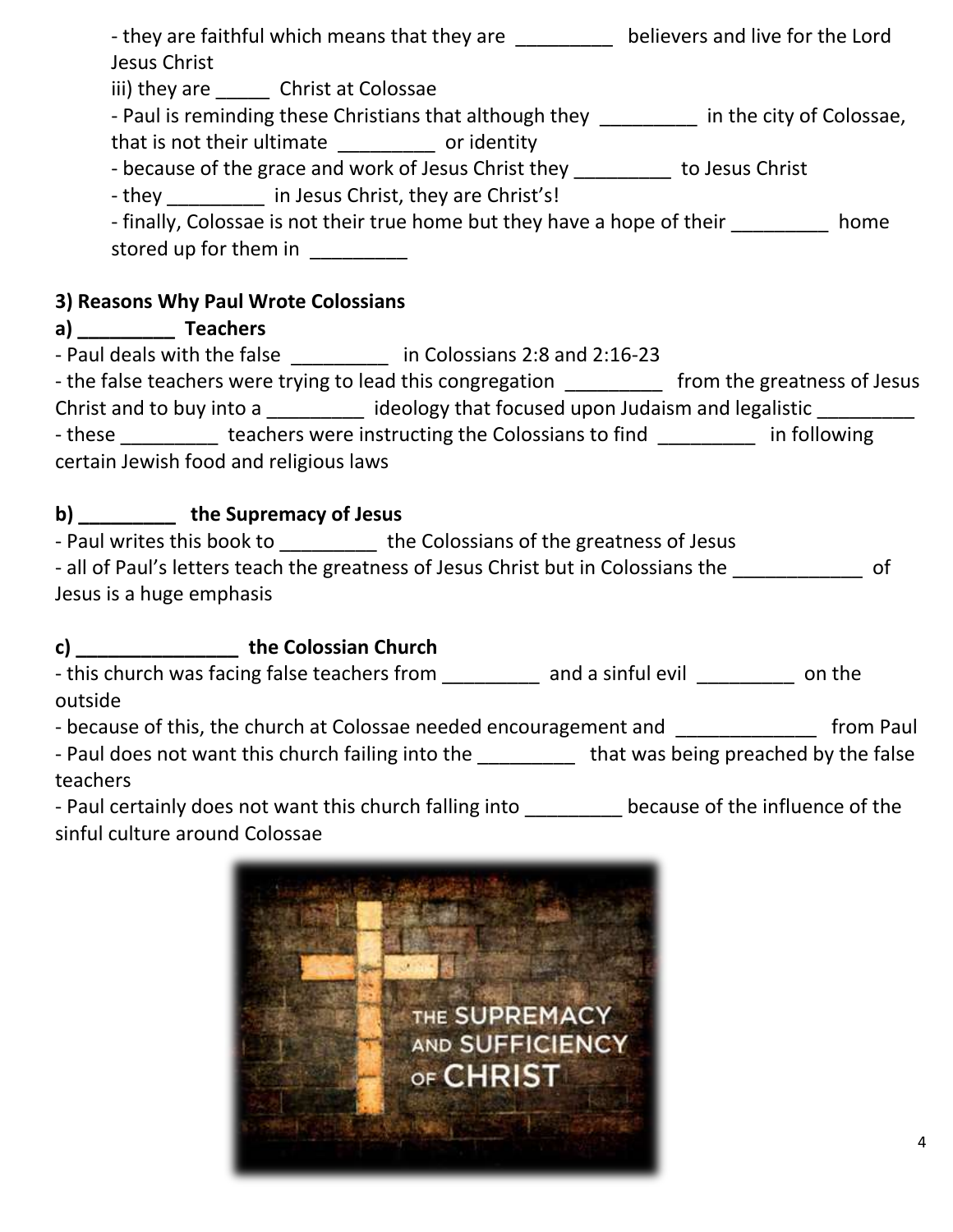### **4) Outline of Colossians**

1) (1:1-2) Introduction

2) (1:3-23) Paul's Thanksgiving, Prayer and Christ's \_\_\_\_\_\_\_

- Paul gives \_\_\_\_\_\_\_\_ to God for His work among the Colossians

- the Lord gets the thanks and the \_\_\_\_\_\_\_\_ because of the Lord's work among the Colossians

- in Colossians 1:9-11 Paul \_\_\_\_\_\_\_\_ that the Colossians would grow in the Lord

- in Colossians 1:15-20 Paul writes of the \_\_\_\_\_\_\_\_\_\_\_\_\_ of Jesus Christ with a three point hymn

a) Jesus is supreme over \_\_\_\_\_\_\_\_ - all things are created through Jesus and for Jesus

b) Jesus is supreme over the \_\_\_\_\_\_\_\_\_ – Jesus is the ultimate authority of the church

c) Jesus is supreme over \_\_\_\_\_\_\_\_ -Jesus by His death upon the cross makes

peace and brings reconciliation between \_\_\_\_\_\_\_\_\_ people and God - **Jesus could accomplish this** 

- in Colossians 1:21-23, Paul applies the gospel by \_\_\_\_\_\_\_\_\_ the Colossians to remain steadfast in Jesus Christ

3) (1:24-2:5) Paul's Faithfulness to the Gospel and Church

- 1:24-29 Paul speaks about his ministry of the substance to the church in general - 2:1-5 Paul speaks about his ministry among the Colossians for their \_\_\_\_\_\_\_ and the \_\_\_\_\_\_\_\_\_ of Jesus Christ

4) (2:6-23) Keep Connected to Christ

- in Colossians 2:6-7, Paul calls the Colossians to \_\_\_\_\_\_\_\_\_ to be connected to Jesus Christ since they have received Him as \_\_\_\_\_\_\_\_\_

- Paul deals with the false teachers calling them out, by declaring that they are teaching a \_\_\_\_\_\_\_\_\_ and deceptive philosophy

- Paul then speaks about the \_\_\_\_\_\_\_\_ of Christ (Colossians 2:9-15) just as we saw in the hymn in Colossians 1:15-20

- finally Paul deals with all the \_\_\_\_\_\_\_ teachings that this church is struggling with in Colossians 2:16-23

5) (3:1-4:1) Christian Living in Light of the Gospel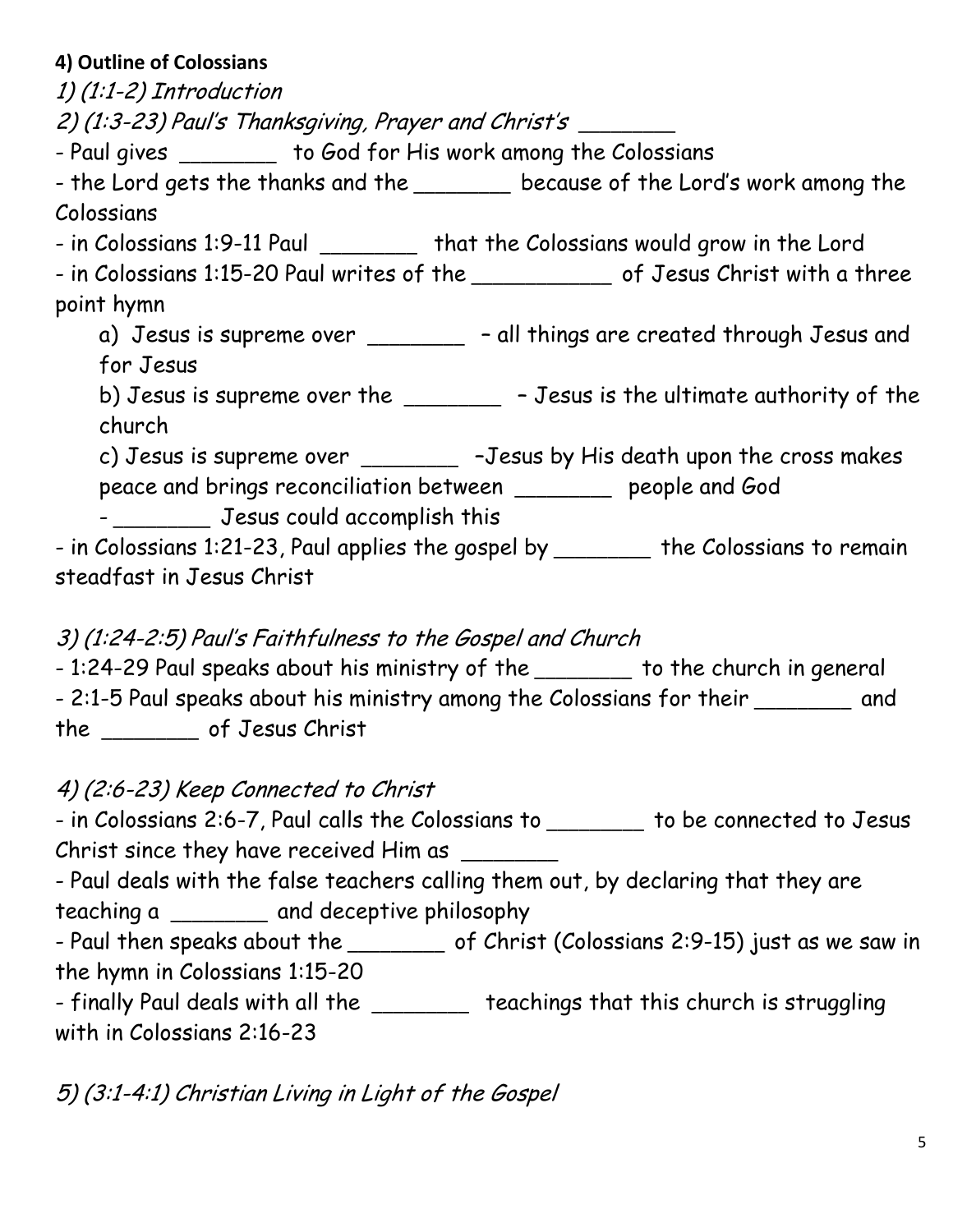| - this section focuses on how to __________ as a followers of Jesus Christ                                                                                                                                                                                                                                                                                                                                                                       |
|--------------------------------------------------------------------------------------------------------------------------------------------------------------------------------------------------------------------------------------------------------------------------------------------------------------------------------------------------------------------------------------------------------------------------------------------------|
| - 3:1-4 - Christians are ________ to think heavenly thoughts                                                                                                                                                                                                                                                                                                                                                                                     |
| - 3:5-11 - Christians are commanded to put to ________ and put away sin                                                                                                                                                                                                                                                                                                                                                                          |
| - 3:12-14 - Christians are commanded to ___________ _______ godly characteristics                                                                                                                                                                                                                                                                                                                                                                |
| - in Colossians 3:15-4:1 we see that the Christian is to ________ every part of their                                                                                                                                                                                                                                                                                                                                                            |
| life according to the supremacy of ___________ Christ                                                                                                                                                                                                                                                                                                                                                                                            |
|                                                                                                                                                                                                                                                                                                                                                                                                                                                  |
| 6) $(4:2-6)$ Teaching on ________                                                                                                                                                                                                                                                                                                                                                                                                                |
| - Paul calls them to pray that the gospel would _________ and he commands them to                                                                                                                                                                                                                                                                                                                                                                |
| live in such a way that __________ Jesus Christ and His grace                                                                                                                                                                                                                                                                                                                                                                                    |
|                                                                                                                                                                                                                                                                                                                                                                                                                                                  |
| 7) (4:7-18) Conclusion                                                                                                                                                                                                                                                                                                                                                                                                                           |
| - Paul concludes this letter with _________ , updates from Christian workers and                                                                                                                                                                                                                                                                                                                                                                 |
| gives his final blessing of _______                                                                                                                                                                                                                                                                                                                                                                                                              |
|                                                                                                                                                                                                                                                                                                                                                                                                                                                  |
| 5) Important Themes in Colossians<br>a) Supremacy of Jesus Christ                                                                                                                                                                                                                                                                                                                                                                                |
| - even if you just did a quick reading of the book of Colossians, the __________ of Jesus Christ                                                                                                                                                                                                                                                                                                                                                 |
| would be very obvious to you                                                                                                                                                                                                                                                                                                                                                                                                                     |
| - Jesus is called "__________ " many times in this book                                                                                                                                                                                                                                                                                                                                                                                          |
| - this means that Jesus is God and ____________ over all creation                                                                                                                                                                                                                                                                                                                                                                                |
|                                                                                                                                                                                                                                                                                                                                                                                                                                                  |
| - we see the supremacy of Jesus Christ when Paul writes that the Father _________ all things                                                                                                                                                                                                                                                                                                                                                     |
| through Jesus Christ (Colossians 1:16)<br>- the Father made all of ____________ for Jesus Christ (Colossians 1:16)                                                                                                                                                                                                                                                                                                                               |
| - this means that the most important thing for creation to do is to __________ for Jesus Christ                                                                                                                                                                                                                                                                                                                                                  |
| - Jesus Christ ____________ all of creation (Colossians 1:17), which means that the Lord Jesus is                                                                                                                                                                                                                                                                                                                                                |
| over all of creation and everything that happens is brought __________ by His                                                                                                                                                                                                                                                                                                                                                                    |
| sovereign hand                                                                                                                                                                                                                                                                                                                                                                                                                                   |
|                                                                                                                                                                                                                                                                                                                                                                                                                                                  |
|                                                                                                                                                                                                                                                                                                                                                                                                                                                  |
|                                                                                                                                                                                                                                                                                                                                                                                                                                                  |
| - practically speaking we have rulers in our world that are powerful but the Lord Jesus is more                                                                                                                                                                                                                                                                                                                                                  |
| powerful and ___________ over them                                                                                                                                                                                                                                                                                                                                                                                                               |
|                                                                                                                                                                                                                                                                                                                                                                                                                                                  |
|                                                                                                                                                                                                                                                                                                                                                                                                                                                  |
| and thus _____________ is God                                                                                                                                                                                                                                                                                                                                                                                                                    |
| - Jesus is the head of the ______________ (Colossians 1:18) but even more than that, Jesus is the head<br>of all rule and authority<br><b>Colossians 2:10</b> and you have been filled in him, who is the head of all rule and <b>ware constant</b> .<br>- we also see in the book of Colossians that Jesus is declared as _________<br>God<br>- you cannot read the book of Colossians and miss that Paul declares that Jesus is equal with God |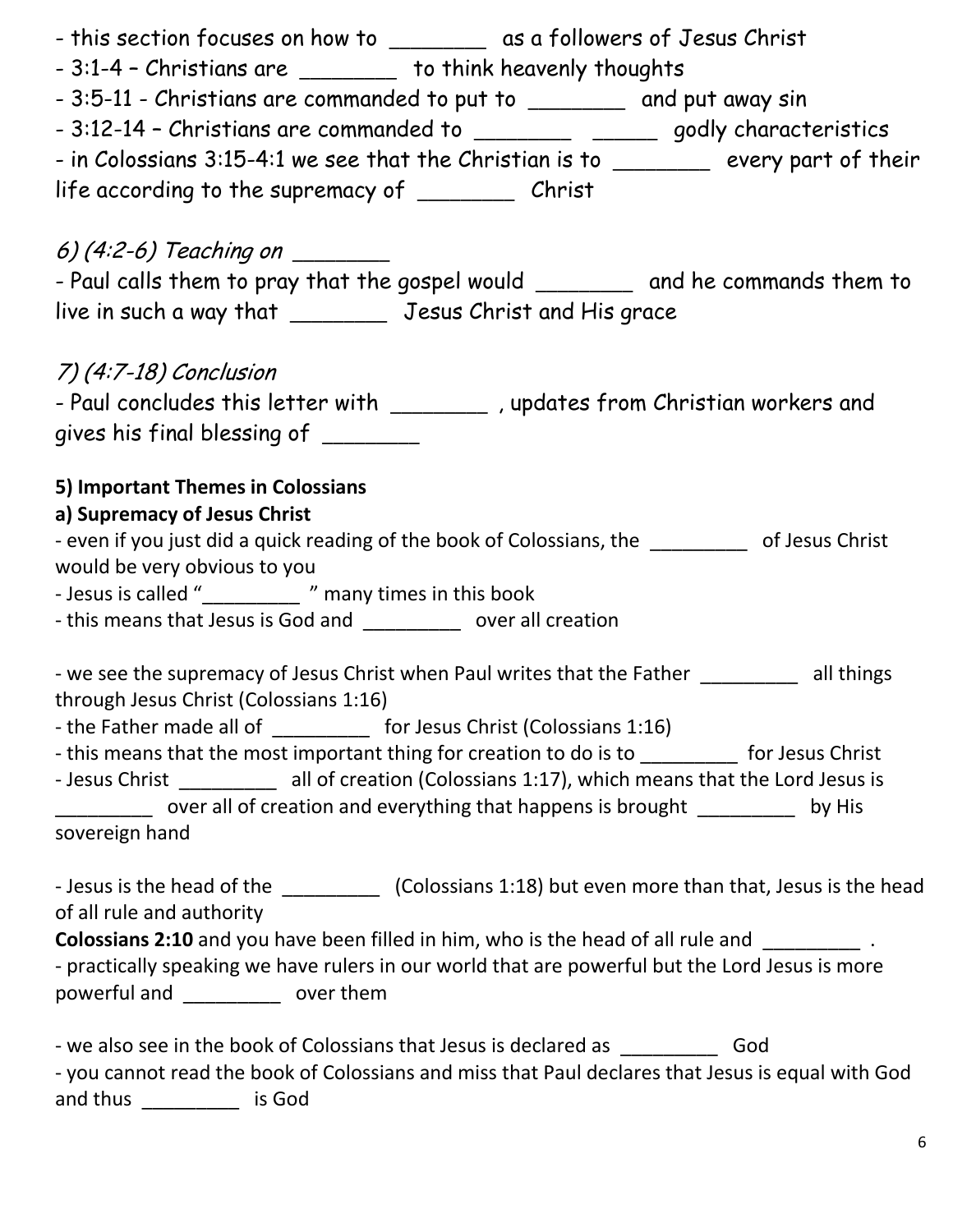**Colossians 1:15** He is the image of the invisible God, the firstborn of all creation. **Colossians 2:9** For in him the whole fullness of \_\_\_\_\_\_\_\_\_ dwells bodily,

- Paul also declares that Jesus is all and is in all (Colossians 3:11)

- Paul makes the truth about Jesus Christ very clear, Jesus is all that matters

**b)** \_\_\_\_\_\_\_\_\_ **of the Gospel of Jesus Christ** 

- it is very important that as **Exercise 1 in Jesus Christ we savour and relish the person and work** of the \_\_\_\_\_\_\_\_\_ Jesus Christ

- we sometimes, as believers, loose our footing because we \_\_\_\_\_\_\_\_\_ about the wonderful and matchless grace of Jesus

- let us \_\_\_\_\_\_\_\_\_\_ again the work of the Lord Jesus Christ that He \_\_\_\_\_\_\_\_\_\_\_ upon the Cross

i) Jesus \_\_\_\_\_\_\_\_\_

- we as humans, apart from the grace of God, are in a terrible place

- this is a place of alienation and estrangement from God

- truly every person who is born, apart from the work of the Holy Spirit, remains in this darkness

- but Jesus Saves, Jesus saves!

- Jesus rescues His people by means of His work upon the Cross by delivering His people from the domain of darkness

- furthermore, Jesus transfers them to the beloved Kingdom of God the Father

**Colossians 1:12-13** giving thanks to the Father, who has qualified you to share in the inheritance of the saints in light.  $^{13}$  He has delivered us from the domain of darkness and transferred us to the kingdom of his beloved Son,

- because of Christ we have this wonderful inheritance because we now belong to the family of God and to God Himself

ii) Jesus \_\_\_\_\_\_\_\_\_

| - in Jesus we have redemption and this means that we are brought from |                   | the |
|-----------------------------------------------------------------------|-------------------|-----|
| authority of sin and now                                              | under God's grace |     |

- this \_\_\_\_\_\_\_\_\_ that God provides through Jesus Christ gives us the blessing of \_\_\_\_\_\_\_\_ sins **Colossians 1:14** in whom we have redemption, the \_\_\_\_\_\_\_\_\_ of sins.

iii) Jesus \_\_\_\_\_\_\_\_\_

- our sin alienates us from God, our sin puts us at each with God and our sin separates us from God

- because of our sin we have a \_\_\_\_\_\_\_\_\_\_ fellowship with God

- but through Jesus Christ, we can be in \_\_\_\_\_\_\_\_\_\_ fellowship with God through Christ's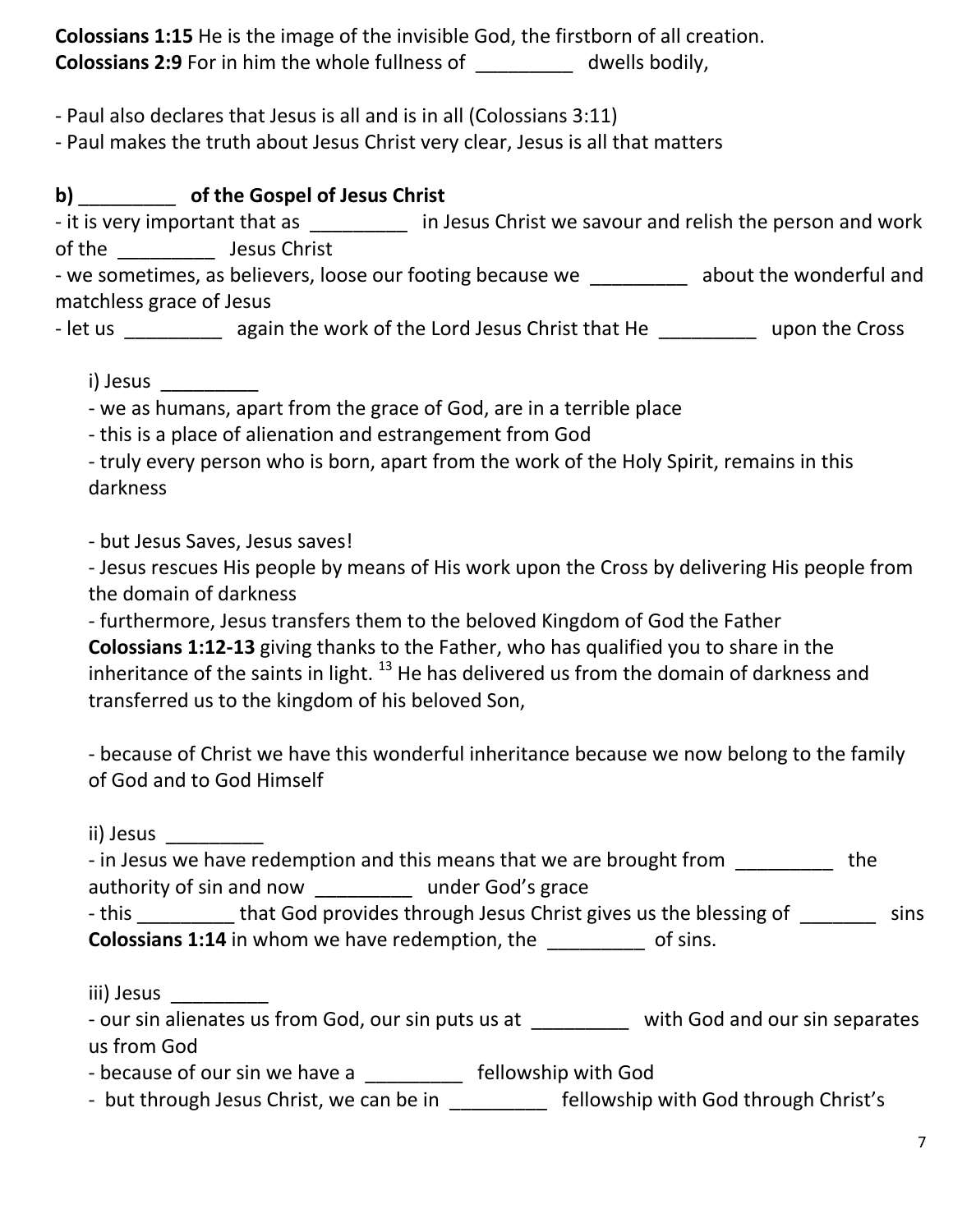work upon the cross

- Jesus Christ makes \_\_\_\_\_\_\_\_\_\_ between us and God though His work upon the Cross

- Jesus Christ \_\_\_\_\_\_\_\_\_ us back to God through His work upon the Cross

**Colossians 1:20** and through him to reconcile to himself all things, whether on earth or in heaven, making peace by the \_\_\_\_\_\_\_\_\_ of his cross.

iv) Jesus

- all humans are born into sin and are \_\_\_\_\_\_\_\_\_ in sin

- but the believer in Christ is **the contact of christ's work upon the cross** 

- through Jesus Christ we pass from death to

**Colossians 2:13** And you, who were \_\_\_\_\_\_\_\_\_ in your trespasses and the uncircumcision of your flesh, God made **together with him, having forgiven us all our trespasses**,

### **c) Holy Living in Jesus Christ**

- Jesus and His **Exercise 20** upon the Cross changes people even though they are sinful

- when you receive the grace of Jesus you are \_\_\_\_\_\_\_\_\_ the same again

- God gives to you a \_\_\_\_\_\_\_\_\_ attitude towards sin
- this means that if you have been changed by the Lord Jesus you are not what you controlled by to be, Jesus gives you a \_\_\_\_\_\_\_\_\_\_ of flesh in place of your heart of \_\_\_\_\_
- because of the gospel and the work of Jesus Christ in your life, you are commanded to live a  $\blacksquare$

- let us look at three verses that are \_\_\_\_\_\_\_\_\_\_\_ important!

**Colossians 3:5** Put to therefore what is earthly in you: sexual immorality, impurity, passion, evil desire, and covetousness, which is idolatry.

**Colossians 3:8** But now you must put them all \_\_\_\_\_\_\_\_\_ : anger, wrath, malice, slander, and obscene talk from your mouth

**Colossians 3:12** Put \_\_\_\_\_ then, as God's chosen ones, holy and beloved, compassionate hearts, kindness, humility, meekness, and patience,

- these three verses point us back to the wonderful \_\_\_\_\_\_\_\_\_ realities

| - because Jesus Christ has given you life, you have been         | with Christ, and you are |
|------------------------------------------------------------------|--------------------------|
| reconciled back to God through Christ, now we are to do 3 things |                          |

i) put sin

- we are to avoid sin and to get \_\_\_\_\_\_\_\_\_\_ of the sin in our lives

ii) put sin

- we are not to go \_\_\_\_\_\_\_\_\_\_ to sin and we are to rid ourselves of that sin that remains iii) put the godly characteristics

- we are to put on the godly characteristics

| - because we are         | by God, loved by God we are to put on the | lifestyle |
|--------------------------|-------------------------------------------|-----------|
| that the Lord has for us |                                           |           |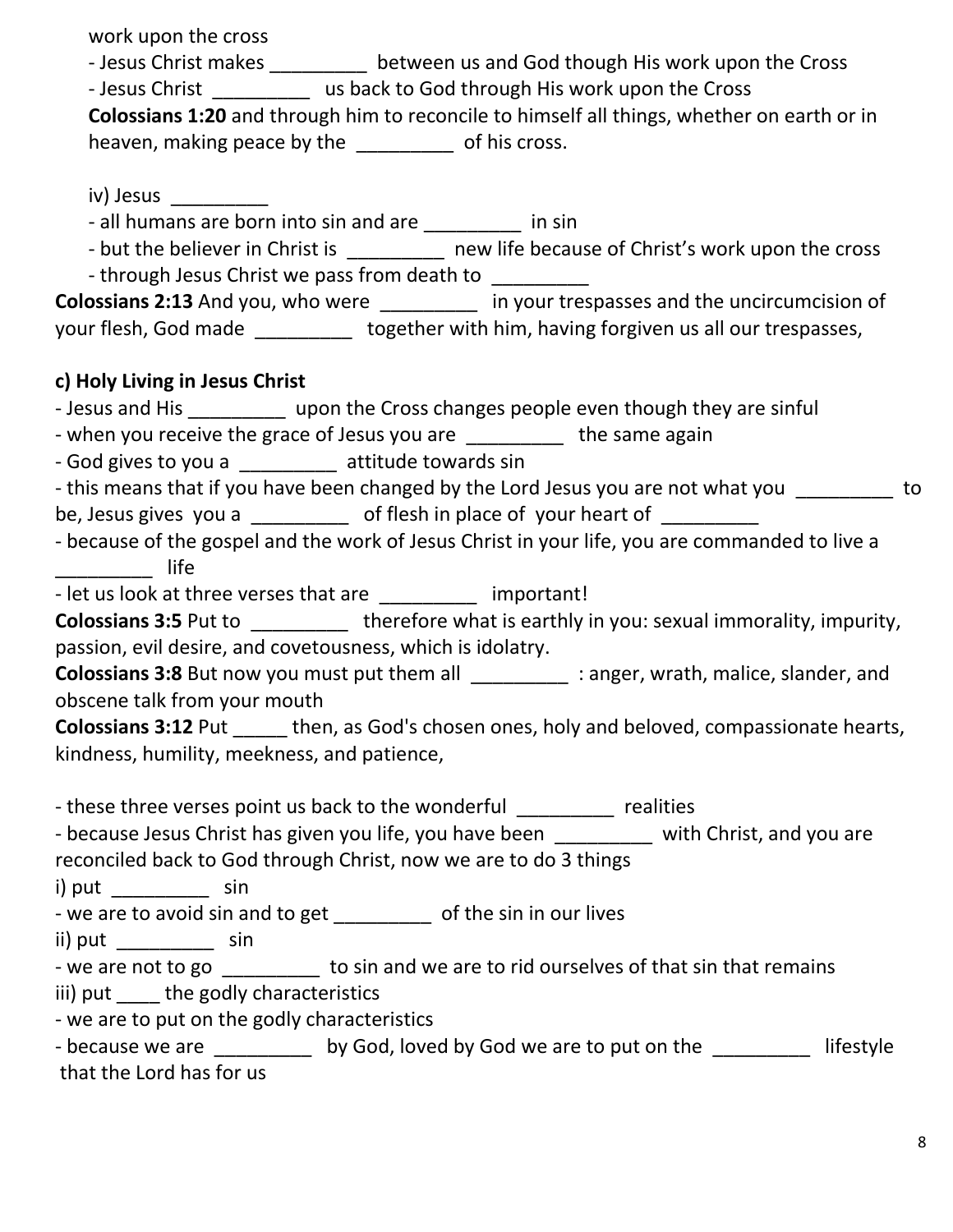| d) Thankfulness and ____________ in the Christian Life                      |                                                                                                    |
|-----------------------------------------------------------------------------|----------------------------------------------------------------------------------------------------|
| - thankfulness and prayer is a huge __________ in this book                 |                                                                                                    |
|                                                                             | - this letter starts with ________ thanking God for His work among the Colossians (Colossians 1:3) |
| - Paul commands these Christians to be __________ throughout the Colossians |                                                                                                    |
|                                                                             | - Paul calls the Colossians to <b>thanks to God for the work of Christ in</b>                      |
| sin (Colossians 1:12)                                                       |                                                                                                    |
|                                                                             | - since we have _____________ Jesus as Lord we are to ___________ in thankfulness (Colossians 2:7) |
|                                                                             | <b>Colossians 3:17</b> And whatever you do, in word or deed, do everything in the name of the Lord |
| Jesus, ____________ thanks to God the Father through him.                   |                                                                                                    |
| - as we pray, we are to continue _________ in thanksgiving (Colossians 4:2) |                                                                                                    |
|                                                                             |                                                                                                    |
|                                                                             | - because the Lord is ____________ powerful, we ___________ cry out to God, who will answer our    |

| prayer and | us to grow in grace and become more Christ-like |
|------------|-------------------------------------------------|
|------------|-------------------------------------------------|

- Paul \_\_\_\_\_\_\_\_\_ for the Colossian's spiritual growth in Colossians 1:9-11

- Epaphras, follows the example of Paul, and is \_\_\_\_\_\_\_\_\_\_ in prayer for the spiritual growth of the Colossians (Colossians 4:12)

#### **Application**

#### **1) Jesus is Still Supreme**

- although I was happy to see Jesus recognized as \_\_\_\_\_\_\_\_\_\_\_, whether a website like "top tens" thinks Jesus is the \_\_\_\_\_\_\_\_\_ human or not, that is completely irrelevant because:

a) Jesus has always been supreme and will electronic be supreme (Colossians 1:15-20)

b) Jesus reigns and will \_\_\_\_\_\_\_\_\_\_ continue to reign over all the earth

c) Jesus is all that \_\_\_\_\_\_\_\_\_ and Jesus will continue to be all that matters (Colossians 3:11)

- therefore popular opinion should not \_\_\_\_\_\_\_\_\_\_\_ our view on the greatness of Jesus Christ

- but practically speaking the amazing \_\_\_\_\_\_\_\_\_\_ that Jesus is supreme should \_\_\_\_\_\_\_\_ every area of our life

- if Jesus is supreme then we **Land is to take His word seriously and seriously follow and**  $\qquad \qquad$  it

- if Jesus is supreme then we ought to \_\_\_\_\_ a people who worship Jesus with passion and \_\_\_\_\_\_\_

- if Jesus is supreme then we ought to \_\_\_\_\_\_\_\_\_ what the Bible says about our sin condition and **EXECUTE:** OUT SIN to Jesus Christ so that we can be cleansed from wickedness

- if Jesus is supreme then we ought to \_\_\_\_\_\_\_\_\_\_\_\_ Jesus Christ and trust His work done for us on the Cross so that we can experience \_\_\_\_\_\_\_\_\_ life

- the apostle John **the same truths about Jesus** 

**John 1:3-5** All things were made through him, and without him was not made that was made.  $^4$  In him was life, and the life was the  $\_\_\_\_\_\_\_$  of men.  $^5$  The light shines in the darkness, and the darkness has not overcome it.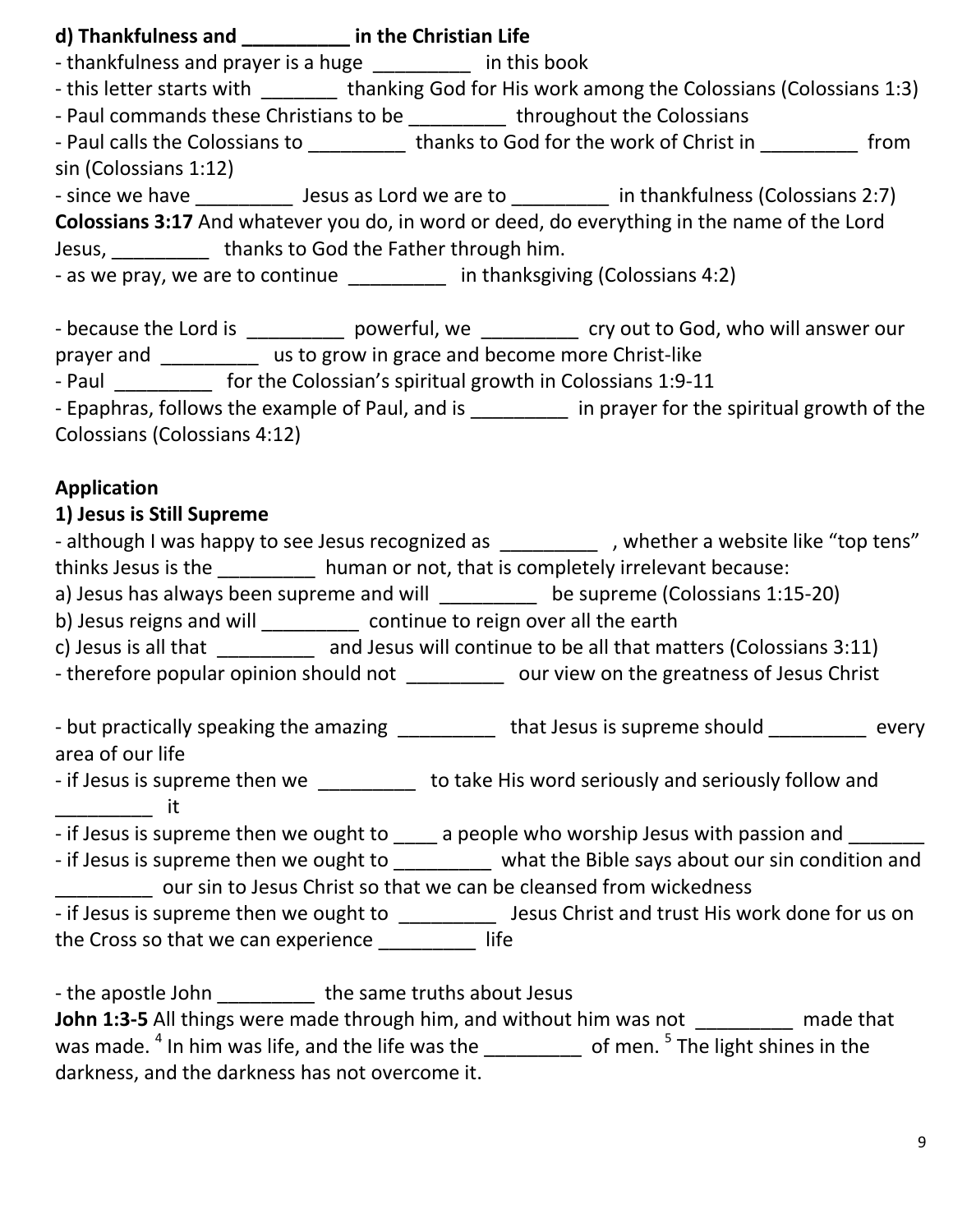#### **2) Believe the Good News of Jesus**

- many people to believe in God and will even profess that they believe in the Lord Jesus - but one aspect of a person's life reveals if they \_\_\_\_\_\_\_\_\_\_\_ in the Lord Jesus and that aspect is having a Theoretic sin and a recognition that Theoretic Secure for sin having a second for sin having a second - maybe you have been with Christ your whole life or maybe you just became a Christian, in either case, you still \_\_\_\_\_\_\_\_\_\_ the grace of the Lord Jesus Christ everyday - you never outgrow the grace of Christ, you never stop \_\_\_\_\_\_\_\_\_ Jesus Christ and His work - we see this in the book of Colossians, Paul God for His work among these Christians and yet Paul \_\_\_\_\_\_\_\_\_ to explain the good news of Jesus Christ to them because they still needed Christ - yes Jesus \_\_\_\_\_\_\_\_\_\_\_ , redeems, reconciles and regenerates! Amen - but we always need Jesus Christ and His \_\_\_\_\_\_\_\_\_\_ because we continue to sin and break the law of God - thank you Jesus for your wonderful grace and - if you are outside of Jesus Christ, if you do not \_\_\_\_\_\_\_\_\_ Jesus Christ and if you have not trusting in Christ alone to deal with your \_\_\_\_\_\_\_\_\_\_\_ before a holy God, today is the day to turn to Christ and trust Christ - ask God to **you through Jesus Christ** - forsake and turn from your sin and cling to Jesus Christ who can \_\_\_\_\_\_\_\_\_ you back to God **Hebrews 10:10** And by that will we have been sanctified through the offering of the body of Jesus Christ once for all. - find **the inumum of the same of the set one else but Jesus Christ because He is all that 3) Live for Jesus**  - Colossians 2:6-7 is the condensed version of the Christian life **Colossians 2:6-7** Therefore, as you received Christ Jesus the Lord, so walk in him, <sup>7</sup> rooted and built up in him and established in the faith, just as you were taught, abounding in thanksgiving. - if Jesus has **the you from sin then you must live for Him** - if Jesus has redeemed you then you must put to sin - if Jesus has reconciled you to God then you must think thoughts that \_\_\_\_\_\_\_\_\_ God - if Jesus has regenerated you then you must put \_\_\_\_\_\_\_\_\_\_\_ sin, put away sin and put on godliness - because of the greatness and the grace of Jesus Christ we must order \_\_\_\_\_\_\_\_ area of our life according to Jesus Christ - our marriage must be the supremacy of Jesus Christ - our must be under the supremacy of Jesus Christ - our jobs must be under the supremacy of Christ - Jesus is supreme so let us \_\_\_\_\_\_\_\_ for His glory!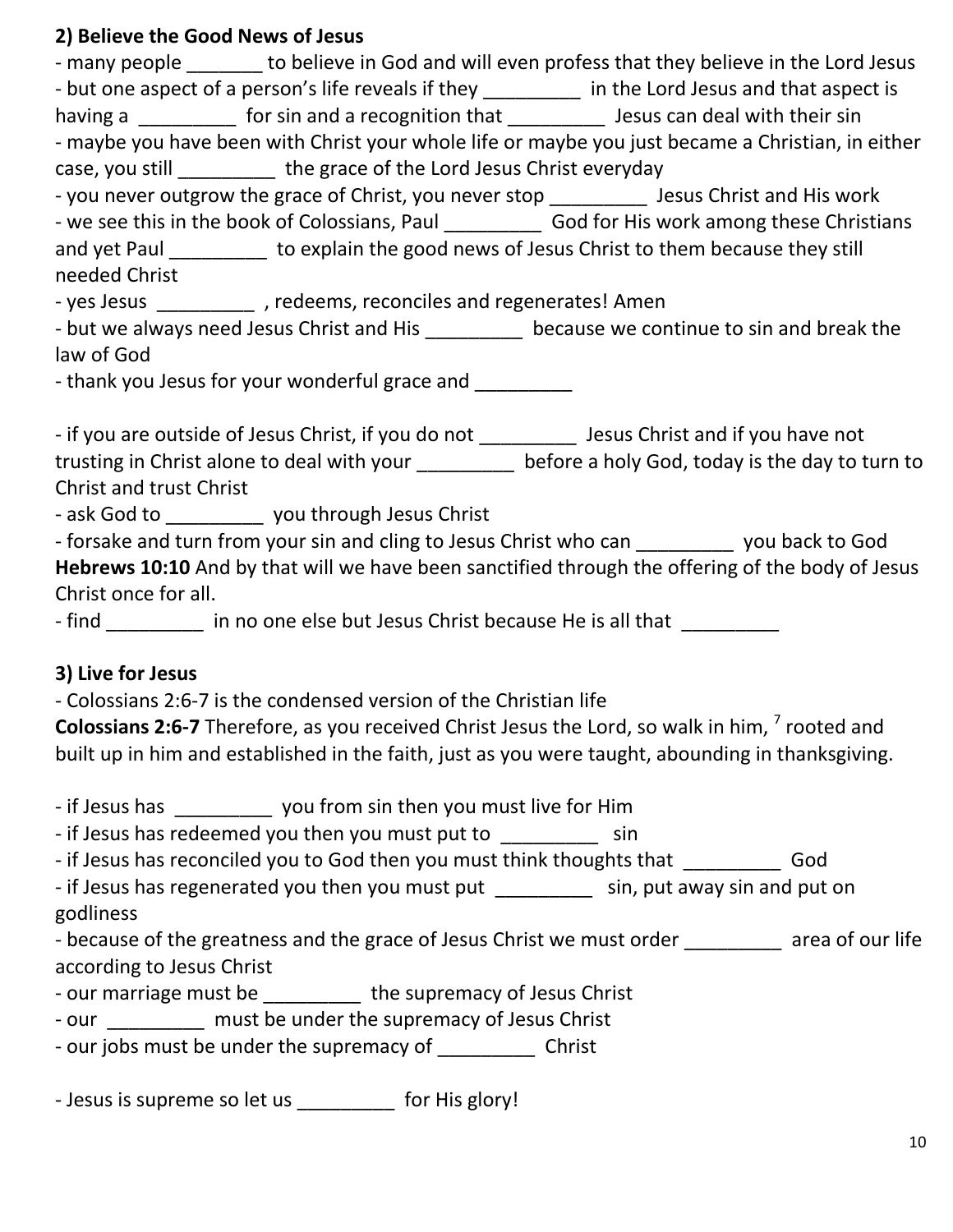#### Sunday – June 12

- Review of Colossians
- Testimonies, Membership Vote and Covenant for new members

#### The Following Sunday – June 19

- The Importance of the Local Church Ephesians 4:
- Father's Day

June 16th – Dryden Days of Summer – Come check out our new booth!